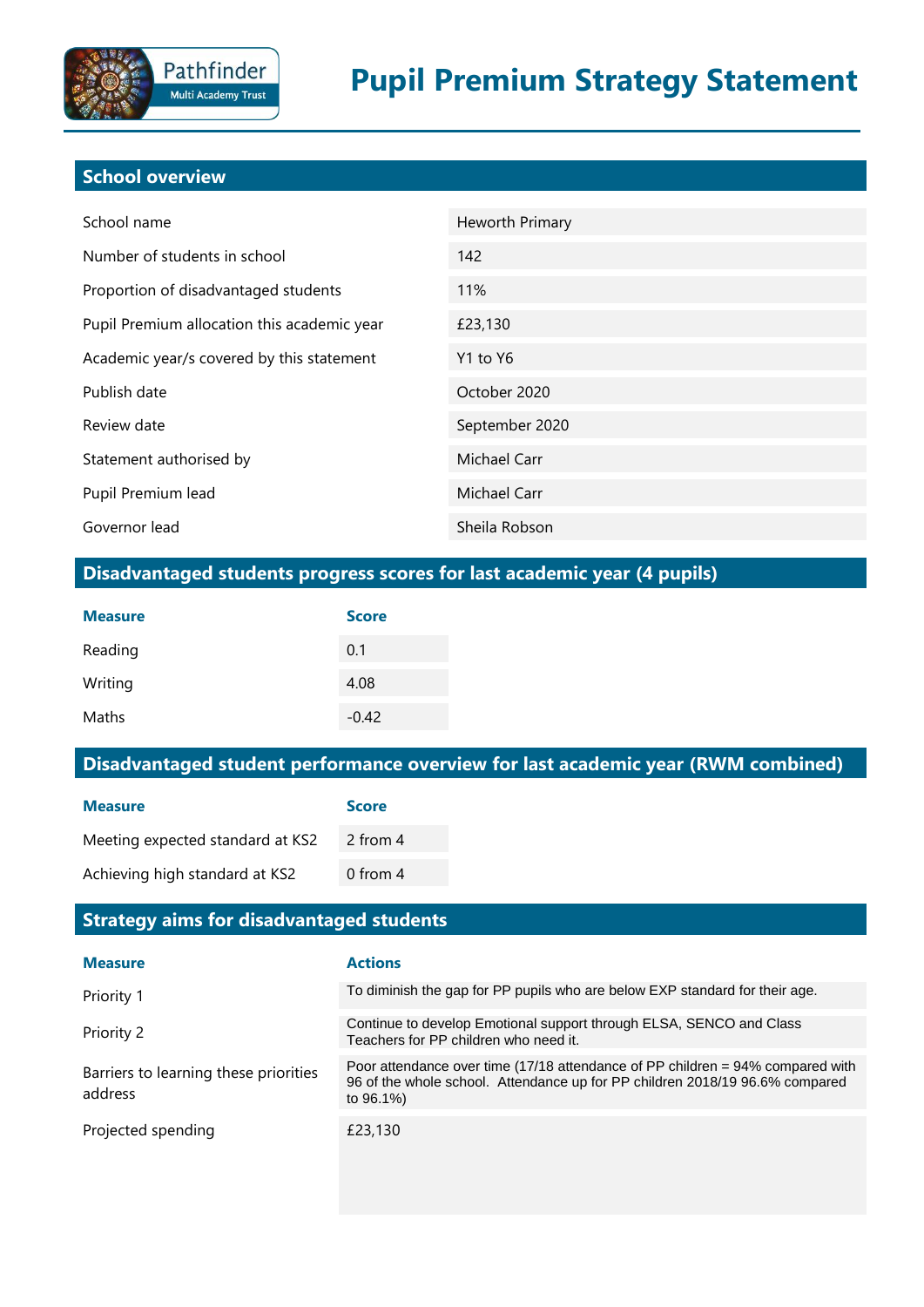### **Teaching priorities for current academic year**

| Aim                     | <b>Target</b>                              | <b>Target Date</b> |
|-------------------------|--------------------------------------------|--------------------|
| Progress in Reading     | 2 from 2 EXP (currently 2 from 2 on track) | <b>July 2020</b>   |
| Progress in Writing     | 2 from 2 EXP (currently 1 from 2 on track) | <b>July 2020</b>   |
| Progress in Mathematics | 2 from 2 EXP (currently 1 from 2 on track) | <b>July 2020</b>   |
| Phonics                 | 1 from 1 (currently 0 from 1on track)      | <b>July 2020</b>   |

#### **Remember to focus support on disadvantaged students reaching the expected standard in phonics check at end of Y1**

| Targeted academic support for current academic year |                                                                                                                                                                                                                                                                                     |  |
|-----------------------------------------------------|-------------------------------------------------------------------------------------------------------------------------------------------------------------------------------------------------------------------------------------------------------------------------------------|--|
| <b>Measure</b>                                      | <b>Actions</b>                                                                                                                                                                                                                                                                      |  |
| Priority 1                                          | With SENCO plan provision map for PP children needing extra support in order to<br>provide 1:1 and small group interventions.<br>Termly discussion of progress of PP children with plans put in place for catch-up.<br>Training and meetings with SENCO to support teachers and TAs |  |
| Priority 2                                          | Children are provided with weekly ELSA support.<br>SENCO provides further support to teachers to support children in class.<br>No PP children to miss out on any school experiences                                                                                                 |  |
| Barriers to learning these priorities<br>address    | Poor attendance over time (17/18 attendance of PP children = 94% compared with<br>96 of the whole school. Attendance up for PP children 2018/19 96.6% compared<br>to 96.1%)                                                                                                         |  |
| Projected spending                                  | £21,000                                                                                                                                                                                                                                                                             |  |

### **Wider strategies for current academic year**

| <b>Measure</b>                                   | <b>Actions</b>                                                                                                                     |
|--------------------------------------------------|------------------------------------------------------------------------------------------------------------------------------------|
| Priority 1                                       | Catch plans in place across school in all classes focussed on quality first<br>teaching and further support within groups and 1-1. |
| Priority 2                                       | New PSHE LTP to be launched 2020/21 across the whole school.                                                                       |
| Barriers to learning these priorities<br>address | Finances for new PSHE materials and training.                                                                                      |
| Projected spending                               | £2500                                                                                                                              |

#### **Review: last year's aims and outcomes**

#### **Aim Outcome**

To diminish the gap for PP pupils who are below EXP standard for their age.

Continue to develop Emotional support for PP children who need it.

Continue to use attendance policy with clear guidelines of how the school now promotes good attendance including for children eligible for PP improves attendance of PP children

3 from 3 Y6 PP children predicted to achieve EXP in RWM compared with 85% predicted for the whole class.

Children are provided with weekly ELSA support when needed. SENCO provides further support to teachers to support children in class.

Up to lockdown (20<sup>th</sup> March), attendance of PP children was 94.3% compared with 95.4% of the whole school. We will continue this objective into 2020/21.